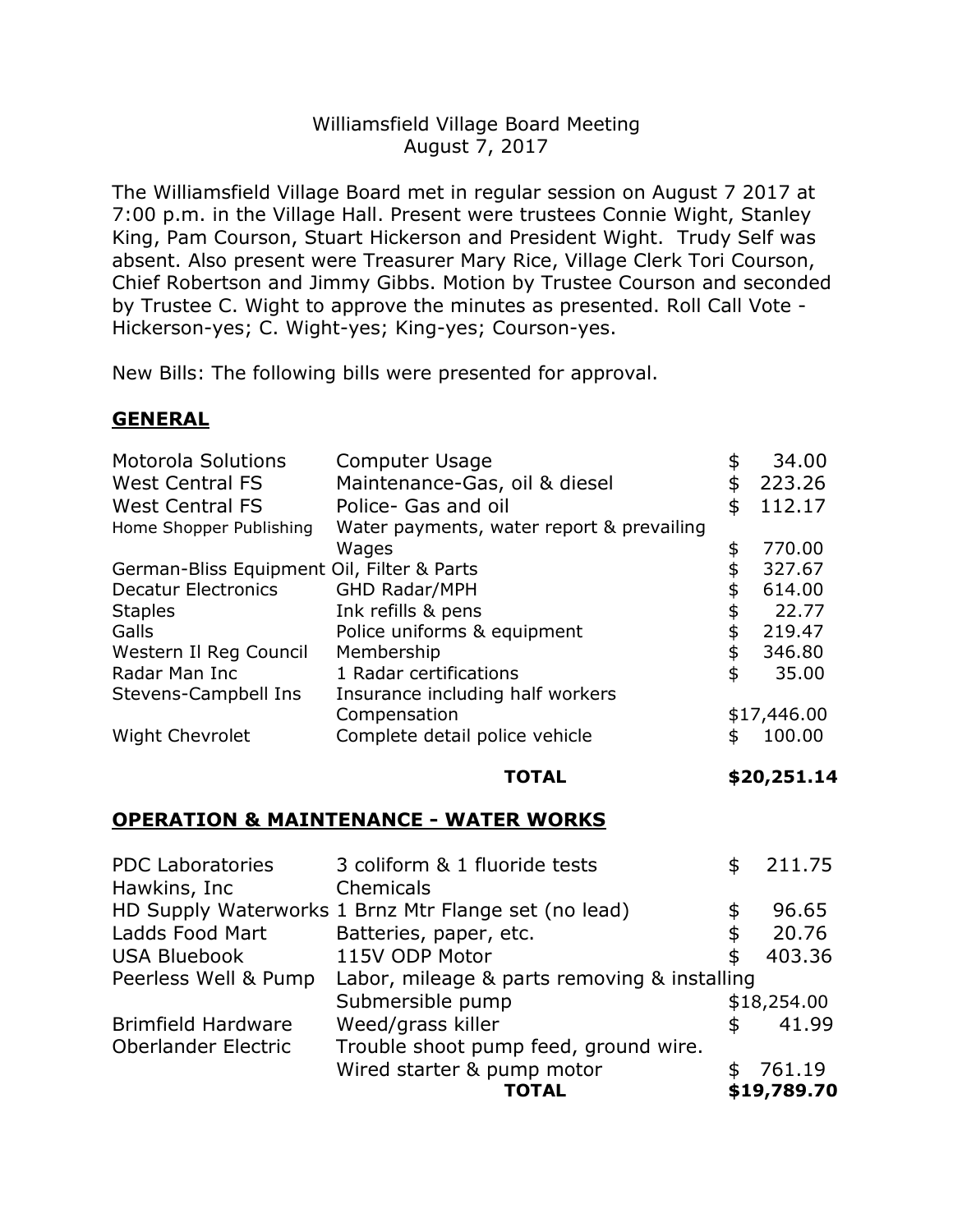#### **DOUBET-BENJAMIN PARK**

Spoon River Landscape Labor/trimming, Herbicide application \$470.00

# **TOTAL \$470.00**

Motion by Trustee King and seconded by Trustee Hickerson to approve the new bills as presented. Roll Call Vote - C. Wight-yes; King-yes; Courson-yes; Hickerson-yes.

President Wight reviewed financial statements for the month. All were in order. Motion by Trustee Wight and seconded by Trustee Courson to approve financial statement. Roll Call Vote - C. Wight-yes; King-yes; Courson-yes; Hickerson-yes.

Public Comment: Mary Rice voiced her concern with a maintenance employee and some residents blowing grass onto the streets while mowing. She feels like it narrows the streets over time because the dust and dirt can build up, it can be slick if it rains and can be dangerous. She contacted surrounding towns that have ordinances that state the resident is responsible for removing their grass from the streets and sidewalks and it could possibly result in a fine. Jimmy Gibbs said his lease with the Village for farm ground is getting ready to expire. He has farmed it since 2006, he keeps it very clean and mowed in the ditches, uses only what fertilization is needed and where it is needed, he is insured with Steven Campbell Insurance agency for over 2 million dollars. He is asking to extend his lease. President Wight stated he will take the information under advisement and get back to him.

Maintenance Department: They patched the pavement near the bank, park and Gale St and highway 180, they fixed a water leak behind Weavers, fixed a tile in the park, filled a hole at a resident's home and installed 3 water meters. They are still waiting for the traffic sign to put near the cemetery. There are a couple of trees that need to be removed.

Police Report: Police Report: The following calls for service were handled by the police department for the month of June:

| Report on File |
|----------------|
| Report on File |
|                |
| Report on File |
|                |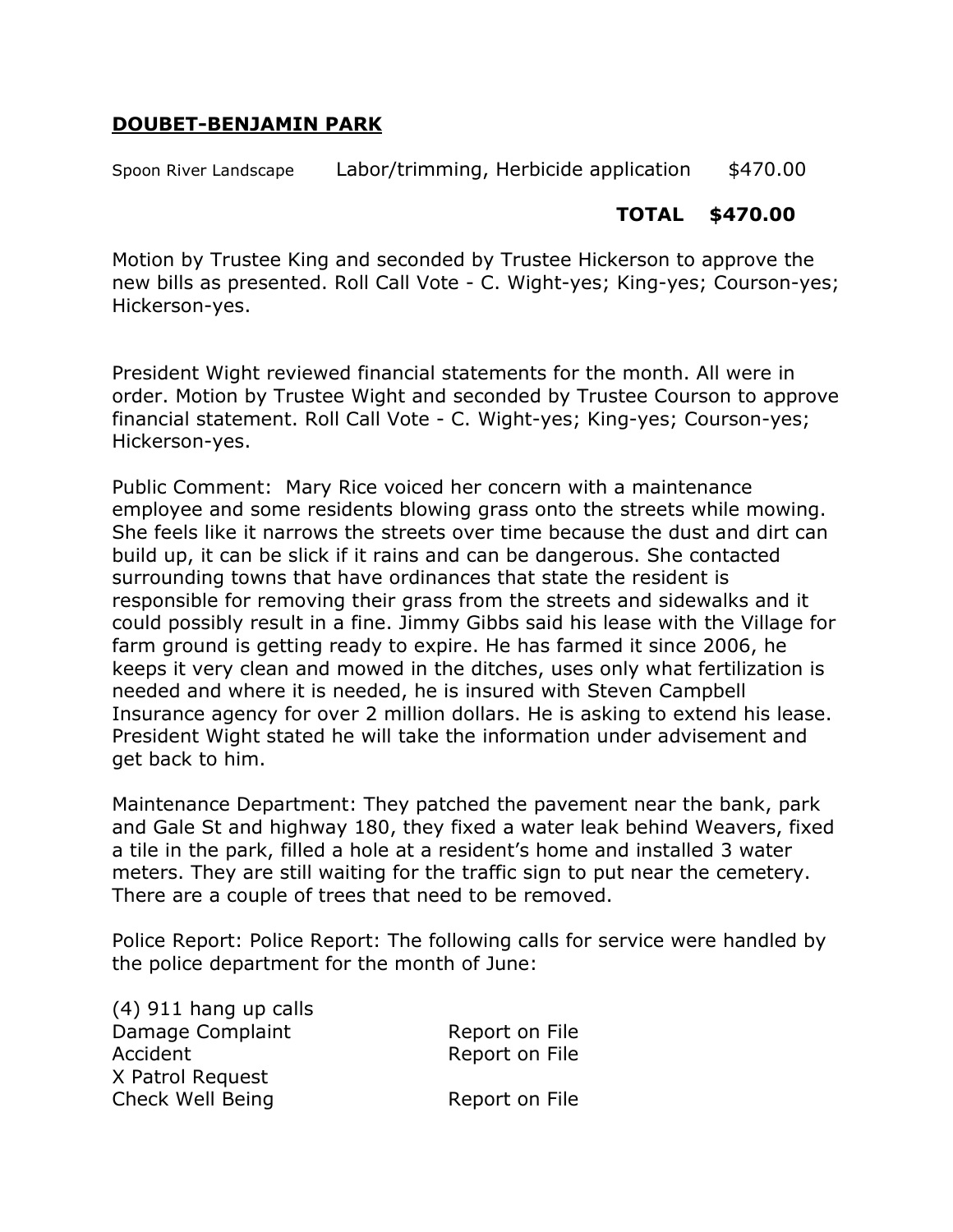Person Down Medical Alarm No Report Domestic Disturbance Report on File

### **Citations issued in June:**

| Violations                  | <b>Citations</b> | Warnings |
|-----------------------------|------------------|----------|
| Seatbelt                    |                  |          |
| Speeding                    |                  |          |
| Disobeyed Stop Sign         |                  |          |
| <b>Ordinance Violations</b> |                  |          |
| Other                       |                  |          |

Park Report: Seth Smith and Brian Smith have been working very hard getting the disc golf completed. They have installed all of the golf baskets and will do the poles and maps. The park association members cleaned up weeds and trimmed at the bandstand and edged the sidewalk at Veterans Park before the Vietnam War Memorial dedication. There will be another work day at Doubet-Benjamin Park before Ag Day.

Water Report: The new computer at the R/O Plant is getting installed. Motion by Trustee Courson and seconded by Trustee C. Wight to order a new exhaust fan for the chemical room for \$530 to replace the broken fan. Roll Call Vote - C. Wight-yes; King-yes; Courson-yes; Hickerson-yes.

Street Report: The maintenance Department has been patching holes on the streets.

Old Business: Motion by Trustee Courson and seconded by Trustee King to approve the new insurance policy for the Village through Stevens Campbell Insurance Agency. Roll Call Vote - C. Wight-yes; King-yes; Courson-yes; Hickerson-yes. Trustee Tucker resigned from the Village Board. President Wight has talked to Mitch Daily about cleaning up more drains on Gale Street to help the drainage problem that occurs when it rains. When the streets need to be rocked and chipped again, they are going to use a more flat rock that will not roll as much into the drains to try and prevent this problem again.

New Business: It could cost around \$3,113 to redo the walls and ceiling and paint the interior of the Village Hall and the Board decided to hold off on repairs and possibly do it in the future if there is money available.